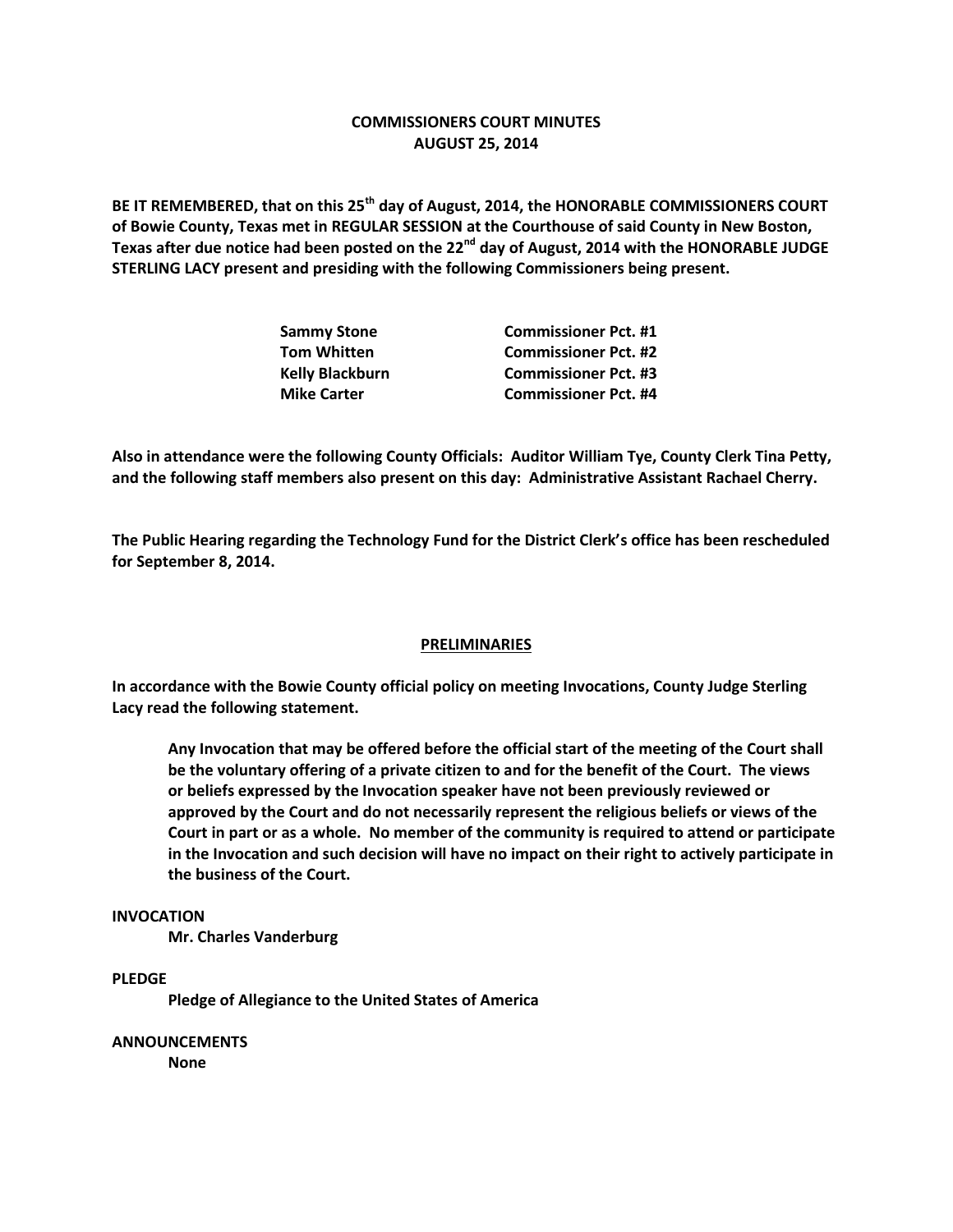### **REGULAR AGENDA ITEMS**

**Court convened at 10:06 A.M. when the following ORDERS, JUDGMENTS and DECREES were had and ORDERED spread upon the minutes of the Court to-wit.**

- **Item 1: Public Comments were made by Pct. 1 Constable Chris Lee, Texarkana, TX; Gabe Tarr, New Boston, TX; David Turner, New Boston, TX; Emily Sabo, Texarkana, TX submitted a request but did not speak.**
- **Item 2: Commissioner Tom Whitten responded to Public Comments.**
- **Item 3: On this 25th day of August, 2014, a motion was made by Judge Lacy and duly second by Commissioner Kelly Blackburn to set the proposed tax rate for 2014-2015 at .473610/100 valuation and as listed on the form provided, that the first hearing date be September 4, 2014 at 6:00 P.M. at the Bowie County Courthouse, 710 James Bowie Drive, New Boston, TX and the second hearing be September 8, 2014 at 10:00 A.M. at the Bowie County Courthouse, 710 James Bowie Drive, New Boston, TX. Motion was put to a vote and all voted aye and none opposed. Motion carried.**
- **Item 4: On this 25th day of August, 2014, a motion was made by Commissioner Tom Whitten and duly second by Commissioner Mike Carter to approve the Election Systems & Software, LLC Maintenance and Support Services Agreement. Motion was put to a vote and all voted aye and none opposed. Motion carried.**
- **Item 5: On this 25th day of August, 2014, a motion was made by Commissioner Mike Carter and duly second by Commissioner Sammy Stone to approve the Joint Election Agreement between Bowie County and the City of Wake Village. Motion was put to a vote and all voted aye and none opposed. Motion carried.**
- **Item 6: On this 25th day of August, 2014, a motion was made by Commissioner Sammy Stone and duly second by Commissioner Kelly Blackburn to approve the County Elections Office appointment of Election Officers as presented by the Elections Office, and the amount they are to be paid. Motion was put to a vote and all voted aye and none opposed. Motion carried.**
- **Item 7: On this 25th day of August, 2014, a motion was made by Commissioner Mike Carter and duly second by Commissioner Sammy Stone to appoint Susie Spellings as Justice of the Peace Pct. 5 to fulfill unexpired term effective October 15, 2014. Motion was put to a vote and all voted aye and none opposed. Motion carried.**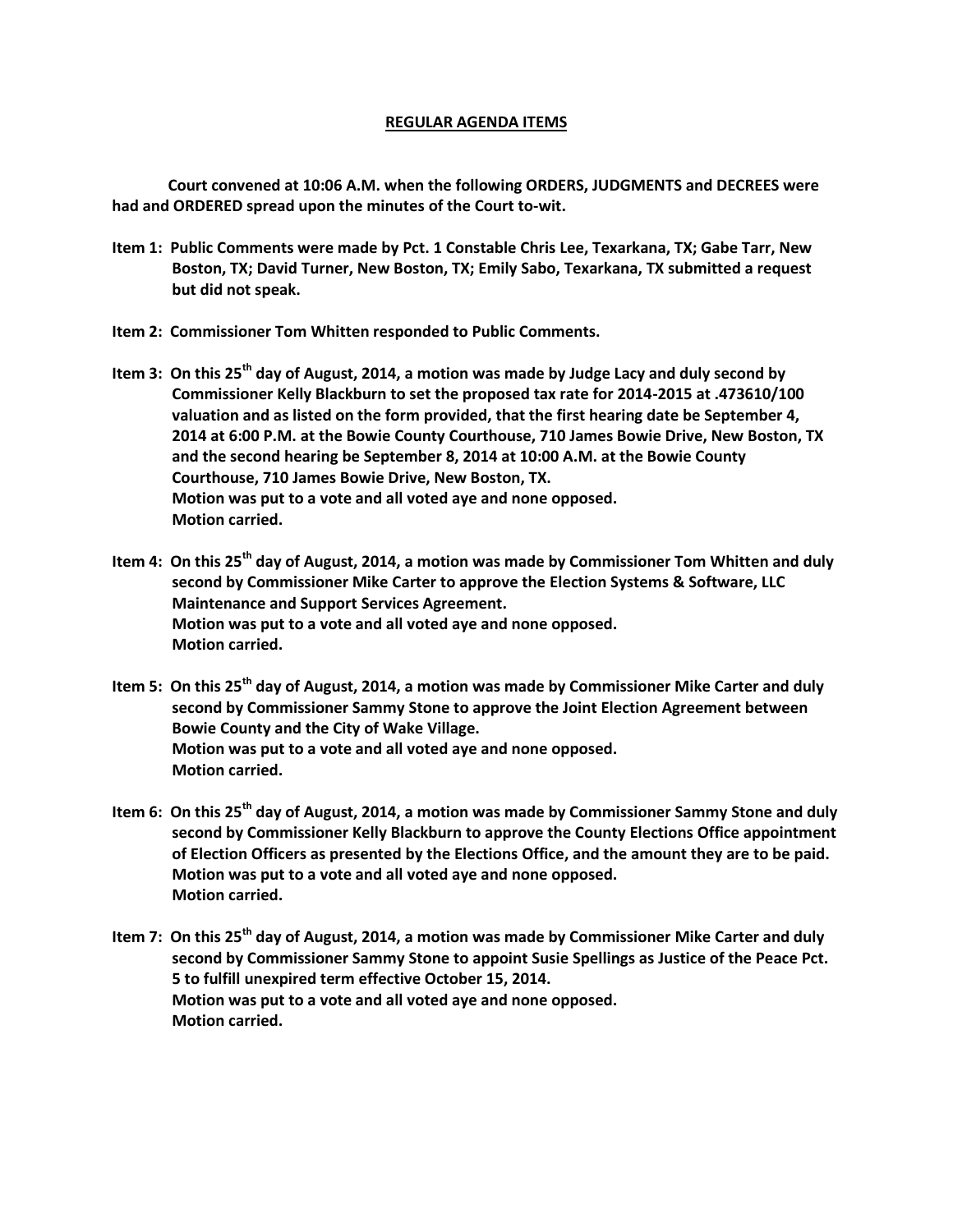- **Item 8: On this 25th day of August, 2014, a motion was made by Commissioner Tom Whitten and duly second by Commissioner Sammy Stone to Order, for the public and the Commissioners Court members to be able to properly evaluate and consider the proposed budget for next year. Commissioners Court hereby directs the Chief Budget Officer to revise the 2014-2015 proposed budget to include legally required information per Local Government Code 111.004 and further move that Commissioners Court request that the Chief Budget Officer comply with the minimum budgeting standards found on pages 1 and 2 of the Budgeting Handbook for Texas Counties 2011 and include all this information in his revised budget as well. Commissioner Sammy Stone-yes Commissioner Mike Carter-no Judge Lacy-no Commissioner Tom Whitten-yes Commissioner Kelly Blackburn-yes Motion was put to a vote and three (3) voted yes and two (2) voted no. Motion carried.**
- **Item 9: On this 25th day of August, 2014, a motion was made by Judge Lacy and duly second by Commissioner Kelly Blackburn to approve the 2014-2015 CSCD Specialized DV Caseload Resolution as presented. Motion was put to a vote and all voted aye and none opposed. Motion carried.**
- **Item 10: On this 25th day of August, 2014, there was no action taken regarding the Technology Fund for the District Clerk's office.**
- **Item 11: On this 25th day of August, 2014, a motion was made by Commissioner Mike Carter and duly second by Commissioner Kelly Blackburn to set the first Public Hearing, Tuesday, September 16th at 6:00 P.M. in the Central Jury Room of the Bowie County Courthouse. Motion was put to a vote and all voted aye and none opposed. Motion carried.**
- **Item 12: On this 25th day of August, 2014, a motion was made by Commissioner Kelly Blackburn and duly second by Commissioner Tom Whitten to table (to authorize payment to County employees for compensatory time).**

 **On this 25th day of August, 2014, an amended motion was made by Commissioner Kelly Blackburn and duly second by Commissioner Tom Whitten to table until our Regular Session, September 8, 2014. Motion was put to a vote and four (4) voted yes and one (1) voted no. Motion carried.**

**Item 13: On this 25th day of August, 2014, a motion was made by Commissioner Kelly Blackburn and duly second by Commissioner Sammy Stone that the County spend up to \$2000 for a public address system in the Courtroom with \$1000 coming from Pct. 3 and \$1000 coming from Pct. 4.**

 **Motion was put to a vote and all voted aye and none opposed. Motion carried.**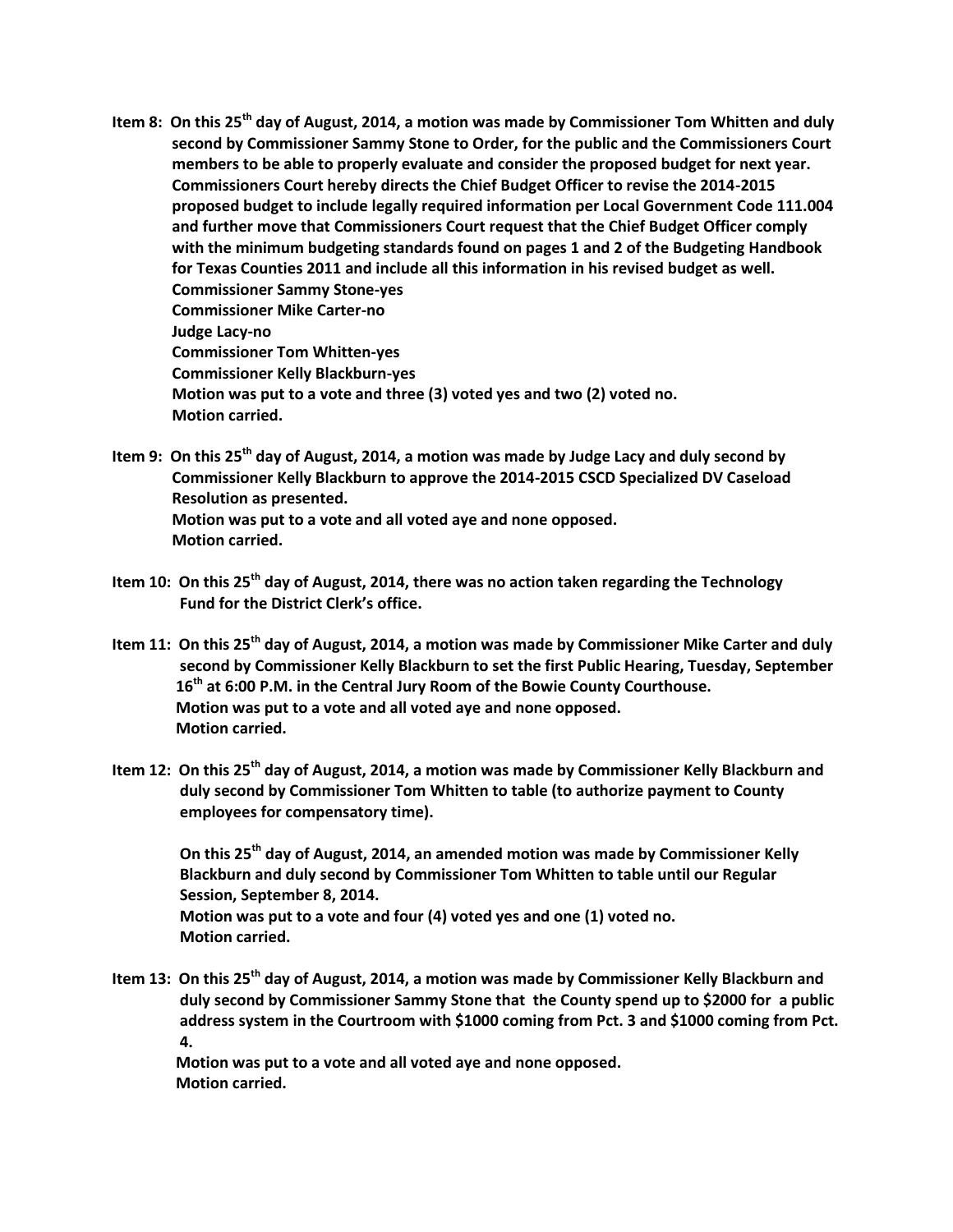**Item 14: A report was given by the Chairman of the Financial Advisory Committee for Update #8-plan for expenditures in excess of budget, net revenue, or fund balance.**

# **COURT RECESSED AT 11:50 A.M.**

## **COURT RECONVENED AT 1:01 P.M.**

## **Item 15: On this 25th day of August, 2014;**

- **A motion was made by Commissioner Mike Carter (there was no second) to transfer the remainder of the \$5 million loan into the General Operating account and at the same time, transfer the money in the FEMA account, transfer the balance in the FEMA account to the General Operating account before we do get into a deficit spending situation. After discussion, Commissioner Mike Carter withdrew his motion.**
- **A motion was made by Judge Lacy (there was no second) to call a Special Session of Commissioners Court for Friday morning at 10:00 A.M. and that we take up agenda item #15 after we have had a chance to find out what direction we ought to take from legal counsel that has already been hired to help us on this.**
- **An amended motion was made by Judge Lacy and duly second by Commissioner Kelly Blackburn to table agenda item #15 until we hold a Special Session, 10:00 A.M. Friday morning, August 29, 2014.**

**Commissioner Sammy Stone-pass Commissioner Mike Carter-yes Judge Lacy-yes Commissioner Tom Whitten-pass Commissioner Kelly Blackburn-yes Motion was put to a vote and three (3) voted yes and two (2) passed. Motion carried.**

- **Item 16: On this 25th day of August, 2014, a motion was made by Commissioner Tom Whitten and duly second by Commissioner Kelly Blackburn to table agenda item #16 until Special Session Friday morning at 10:00 A.M. Motion was put to a vote and all voted aye and none opposed. Motion carried.**
- **Item 17: On this 25th day of August, 2014, there was no action taken regarding a report from the Chairman of the Financial Advisory Committee regarding reimbursement of taxpayer funds from the Courthouse Security Fund and take action to obtain research and specific recommendation for the next meeting.**